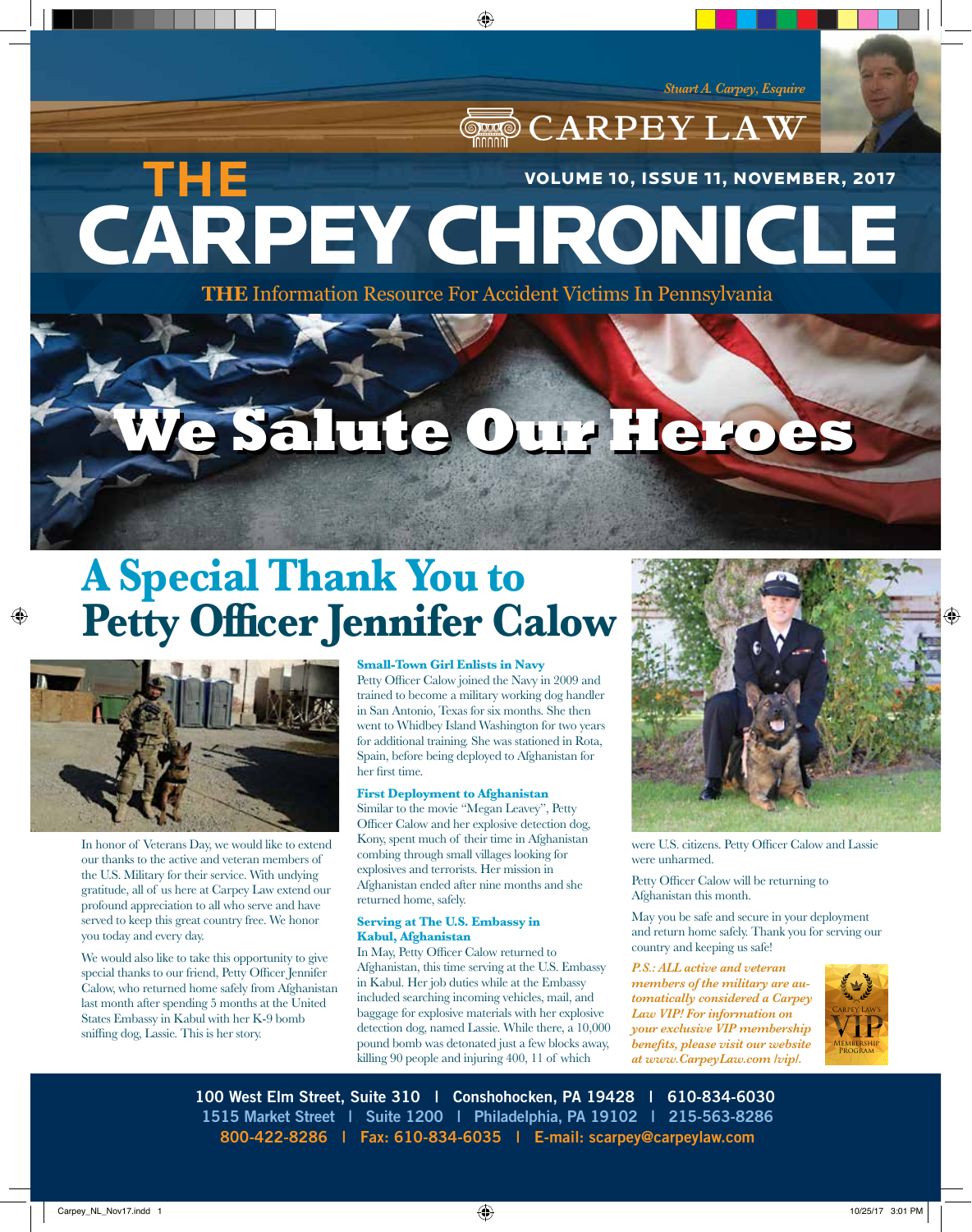#### THE CARPEY CHRONICLE

# $\frac{1}{2}$  Is It Possible To **Still Owe Money On A Total Loss After A Collision? The Answer May Surprise You…**

♠



If you didn't purchase GAP Insurance, the answer is yes.

#### **What is GAP Insurance?**

⊕

GAP insurance is an optional insurance coverage you can buy when purchasing or leasing a new or used car. It pays the difference between the balance of a lease or loan due on a vehicle and what your insurance company (or the at-fault person's insurance company) pays if the car is considered a total loss

Let's say you lease a car for \$40,000 but you only put down \$2,000 upfront, financing the remaining \$38,000 for 60 months. About three weeks later, your car is damaged by a hit-and-run driver who was never found; now your car's a total loss. At the time of its

wreck, your insurer values the car at \$35,000, reasoning that the vehicle depreciated in value as soon as you drove it off the lot. This means that you still owe a difference of \$3,000 on a totaled automobile.

This is a problem that you would not be experiencing if you had purchased guaranteed auto protection (GAP) insurance. GAP insurance would have made up the difference between your vehicle's market value at the time of its wreck and whatever money you still owed on it. (In the case of the above-mentioned scenario, your GAP insurance would cover the remaining \$3,000 on your totaled car.)

But how can you know ahead of time whether or not you should consider

purchasing GAP insurance for your leased or purchased automobile?

**It's usually a good idea to purchase GAP insurance when…**

- You make a down payment of less  **than 20 percent**
- **Nou finance a long-term loan**  *(generally 60 months or more)*

GAP coverage can also come in handy when you have negative equity in the car, like when you are trading in your currently leased vehicle for one of lesser value. For example, if you still owe \$25,000 on your current car and want to trade down to a car worth \$23,000, the difference of \$2,000 can be rolled into your new loan if you have GAP coverage.

Of course, GAP coverage is not always necessary. In the following cases, you might consider yourself safe if you went without GAP coverage:

- <sup>n</sup> **If you paid for your vehicle in cash**
- **If the finance term for your**
- **vehicle is for 12 months or less**

GAP coverage can be a generally cheap and practical purchase for your leased automobile. You can buy the coverage at the time you lease or purchase your vehicle or at a later date. Few people know to ask for this type of coverage when buying or leasing a car. Unfortunately, many people are surprised to find out that owe money on a car they don't even have anymore. Be sure to consult your insurance agent to find out if GAP insurance is right for you.

### **WE ARE COMMITTED**

*To providing exceptional legal services to each and every one of our clients.*

### OUR 6 SATELLITE OFFICES

#### **Bala Cynwyd** Two Bala Plaza, Suite 300

Bala Cynwyd, PA 19004

#### **Example 1 King of Prussia**

1060 First Avenue, Suite 400 · Media King of Prussia, PA 19406

<sup>n</sup> Malvern 101 Lindenwood Dr. Suite 225

#### <sup>n</sup> Radnor

Radnor Financial Center Suite F 200 Radnor, PA 19087

### **n** Plymouth Meeting 600 W. Germantown Pike

Malvern, PA 19355 Media, PA 19063

## 811 N. Providence Rd.

150 N. Radnor Chester Rd. Plymouth Meeting Exec. Campus, Suite 400 Plymouth Meeting, PA 19462

⊕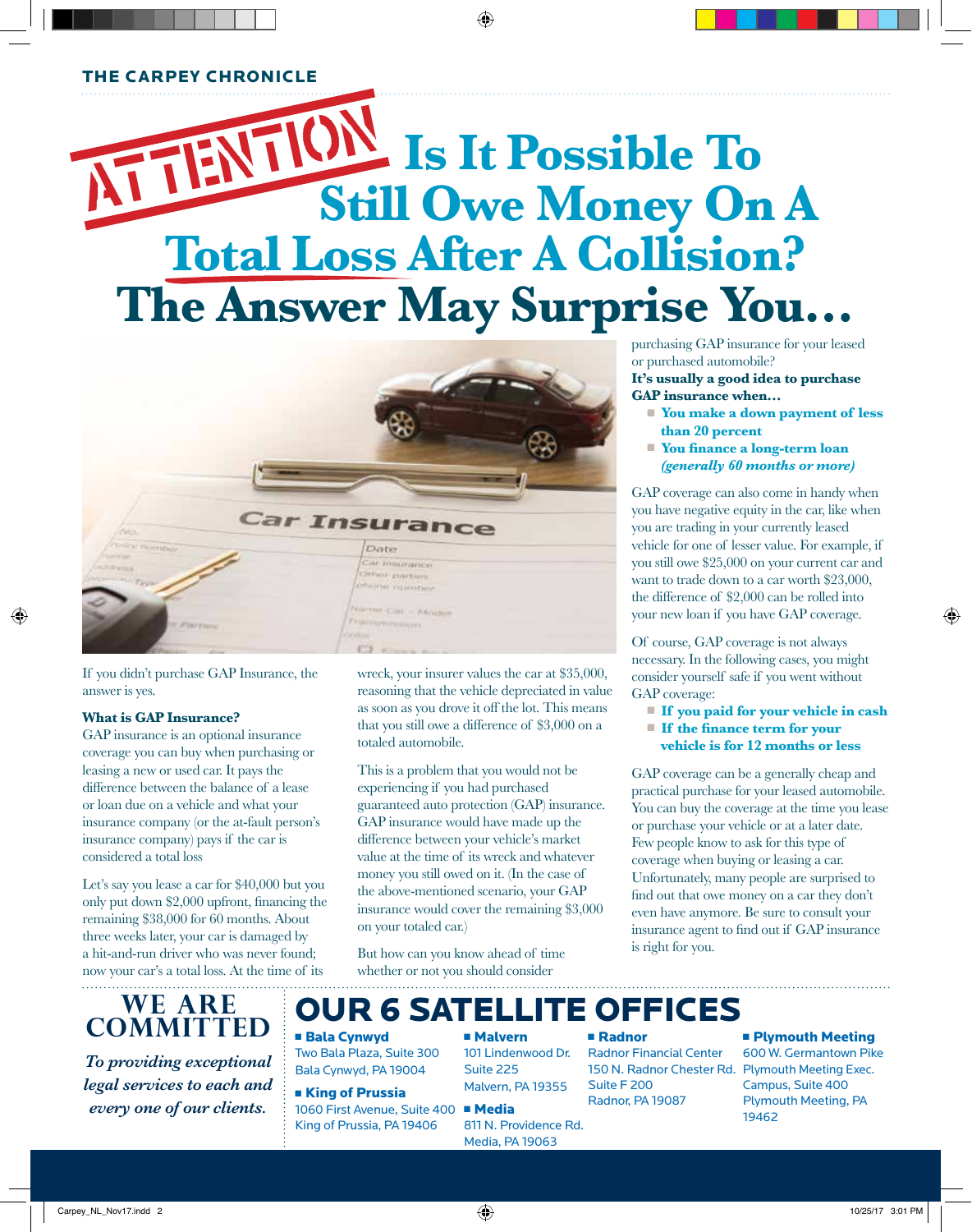NOVEMBER 2017

### LAURA CARPEY'S RECIPE OF THE MONTH **Chicken & Rice Casserole with Spinach & Shiitakes**

#### **INGREDIENTS**

- $= 6$  T butter, divided
- $\blacksquare$  1 medium onion, halved vertically and thinly sliced crosswise (about 1 cup)
- 2 garlic cloves, minced (or more... because garlic)
- $\blacksquare$  1 lb. shiitake or other mushrooms, sliced (I use pre-sliced baby bellas)
- $\equiv$  2 (5 oz.) packages prewashed spinach (amount doesn't have to be exact)
- $=$  3 T all-purpose flour
- $= 3$  C milk
- $= 8$  oz. Gruyere, shredded (2 cups) (I use preshredded Swiss to save time)
- $\blacksquare$  1 tsp. salt

↔

- $\Box$  1/2 tsp. freshly ground pepper
- <sup>n</sup> 4 C hot cooked brown or wild rice (I cook the rice in the broth I used to poach the chicken)
- $\Box$  3 C cooked chicken breast meat, shredded (3-4 medium or 3 large breasts, poached in broth)

#### **INSTRUCTIONS**

Heat 2 tablespoons butter in a large nonstick skillet over medium-high heat. Add onion, and cook, stirring often, until softened. Stir in garlic, and cook 1 minute. Add 1 more tablespoon butter, mushrooms, and cook 8 minutes or until softened. Add half of spinach, and cook, stirring constantly, until spinach begins to wilt. Add remaining spinach, and cook, stirring constantly, 2 minutes or until all spinach has wilted. Melt remaining 3 tablespoons butter in a large Dutch oven over medium-high heat. Add flour, and cook, whisking constantly, 1 minute. Slowly whisk in milk, and cook, whisking constantly, about 5 minutes or until mixture comes to a boil and thickens. Remove from heat, and slowly whisk in Gruyere, whisking until smooth. Whisk in salt and pepper. Add spinach mixture, rice, and chicken; transfer to a lightly greased 9x13 (4-qt) casserole dish.

⊕



Cover and refrigerate overnight, or bake, covered with foil, at 375º for 45 minutes or until bubbly and hot. Let stand for 5 minutes before serving. Serves 8.

Because my household has shrunk from 5 to 2 (yay empty nest!), I divide the mixture into two 8" square pans. I bake one for dinner and freeze one, unbaked for another time.

## **Top Client Victories In October** 1. Our client was struck by a tractor trailer

while driving a school bus. **After nearly a year of treatment for her serious injuries, and right before trial, we were able to settle her case for a very large sum.** She was extremely happy with the result and very excited to be able to pay one year's worth of rent up front to her landlord, and at a discount!

2. We were able to track down a hit-and-run driver who struck our client as she was crossing a road in Philadelphia in the crosswalk and who was carrying her young daughter at the time. Luckily, her daughter was not badly injured. Our client was not as lucky. **After obtaining the hit-and-run driver's insurance information through our investigation, we were able to settle for policy limits quite quickly in addition to getting all of our client's medical bills reduced or eliminated.** 

 $3.5$  Our client and his two children, ages 5 and 7, were badly injured in a car accident when another driver made a left turn in front in front of him. **We were able to get the full policy limits from the at-fault driver's insurance company AND policy limits for the underinsured motorist coverage on our client's own policy.** 



# **Tiffany & Daniel Tie the Knot**

Congratulations to Carpey Law legal assistant and Director of Marketing Tiffany Leitz on her recent nuptials to Daniel Sonnentag! The new Mr. and Mrs. Sonnentag were married on September 29, 2017 on the sandy beaches in Punta Cana, Dominican Republic. *Congrats Tiffany and Daniel!*

♠